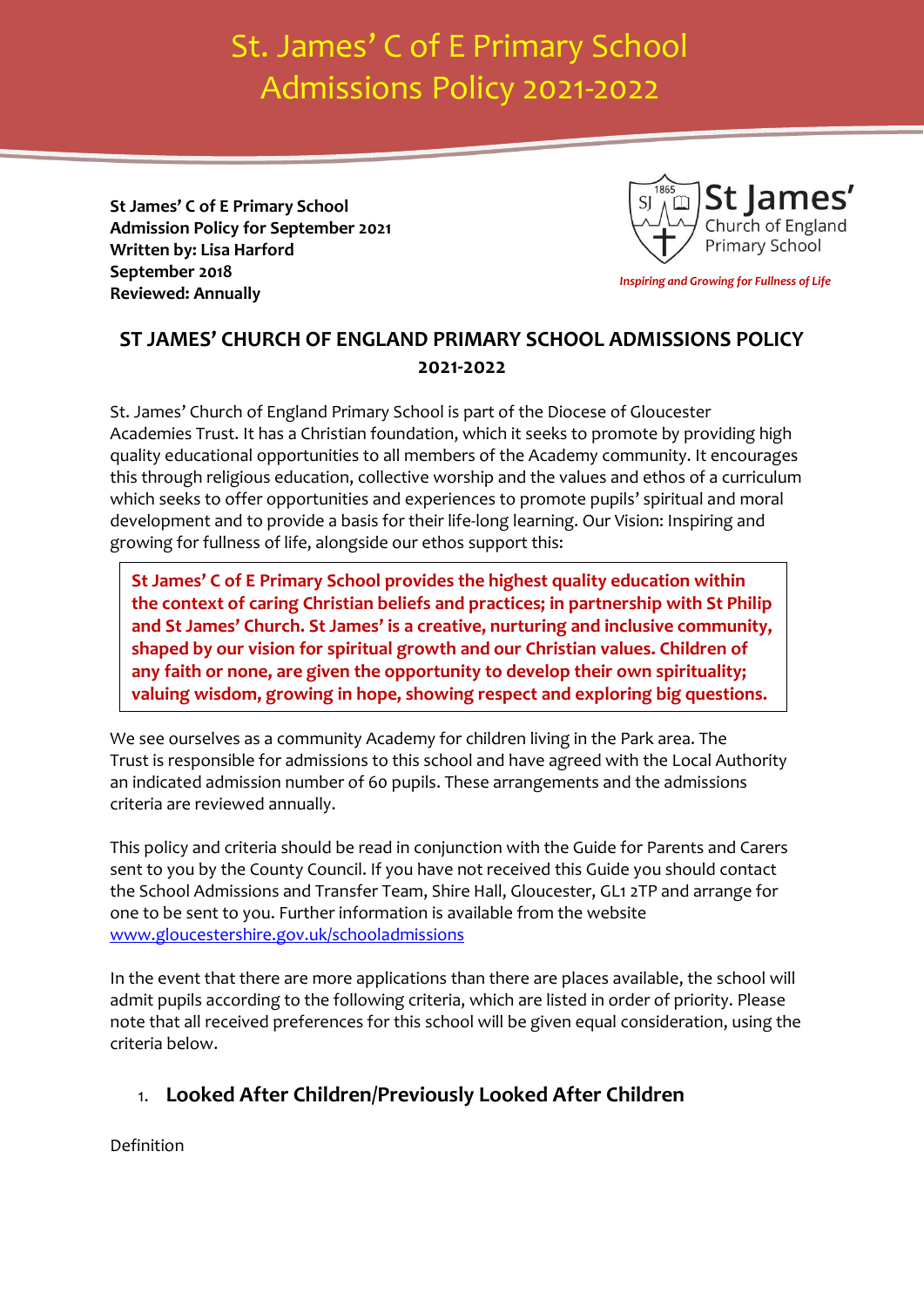A 'looked after child' ( 1 ) or a child who was previously looked after but immediately after being looked after became subject to an adoption( 2 ) child arrangements order (residency order) ( 3 ) or special guardianship order ( 4) .

(1) A 'looked after child' is a child who is (a) in the care of a local authority, or (b) being provided with accommodation by a local authority in the exercise of their social services functions (see the definition in Section 22(1) of the Children Act 1989) at the time of making an application to a school. In Gloucestershire, such children are referred to as Children in Care.

(2) This includes children who were adopted under the Adoption Act 1976 (see section 12 adoption orders) and children who were adopted under the Adoption and Children's Act 2002 (see section 46 adoption orders).

(3) Under the provisions of section 12 of the Children and Families Act 2014, which amend section 8 of the Children Act 1989, residence orders have now been replaced by child arrangements orders.

(4) See Section 14A of the Children Act 1989 which defines a 'special guardianship order' as an order appointing one or more individuals to be a child's special guardian (or special guardians).

# **2. Children who have siblings attending the School at the time the applicant child is admitted.**

(NB We define siblings as a brother or sister, half brother or sister, adopted brother or sister, step brother or sister, or the child of the parent/carer's partner, and in every case, the child must be living in the same family unit at the same address)

#### **3. Children for whom only one particular school is appropriate due to an exceptional medical condition**.

Applications under this criterion will only be considered if they are supported by a written statement from the child's doctor, which has to be submitted with the application. This must demonstrate that there is a very specific connection between the medical need and the facilities or resources of the school concerned.

- **4. Children of full or part time salaried members of staff who have been employed at St. James' C of E Primary School for three years or more at the time of application, or a member of staff recruited more recently to fill a vacant post for which there is a demonstrable skill or shortage.**
- **5. Children with the strongest geographical claim, measured in a straight line from the ordnance survey address point of the child's home address (including flats) to the ordnance survey address point of the school, using the Local Authority's computerised measuring system on behalf of the Diocese of Gloucester Academies Trust (admissions authority), with those living closer to the school receiving the higher priority.**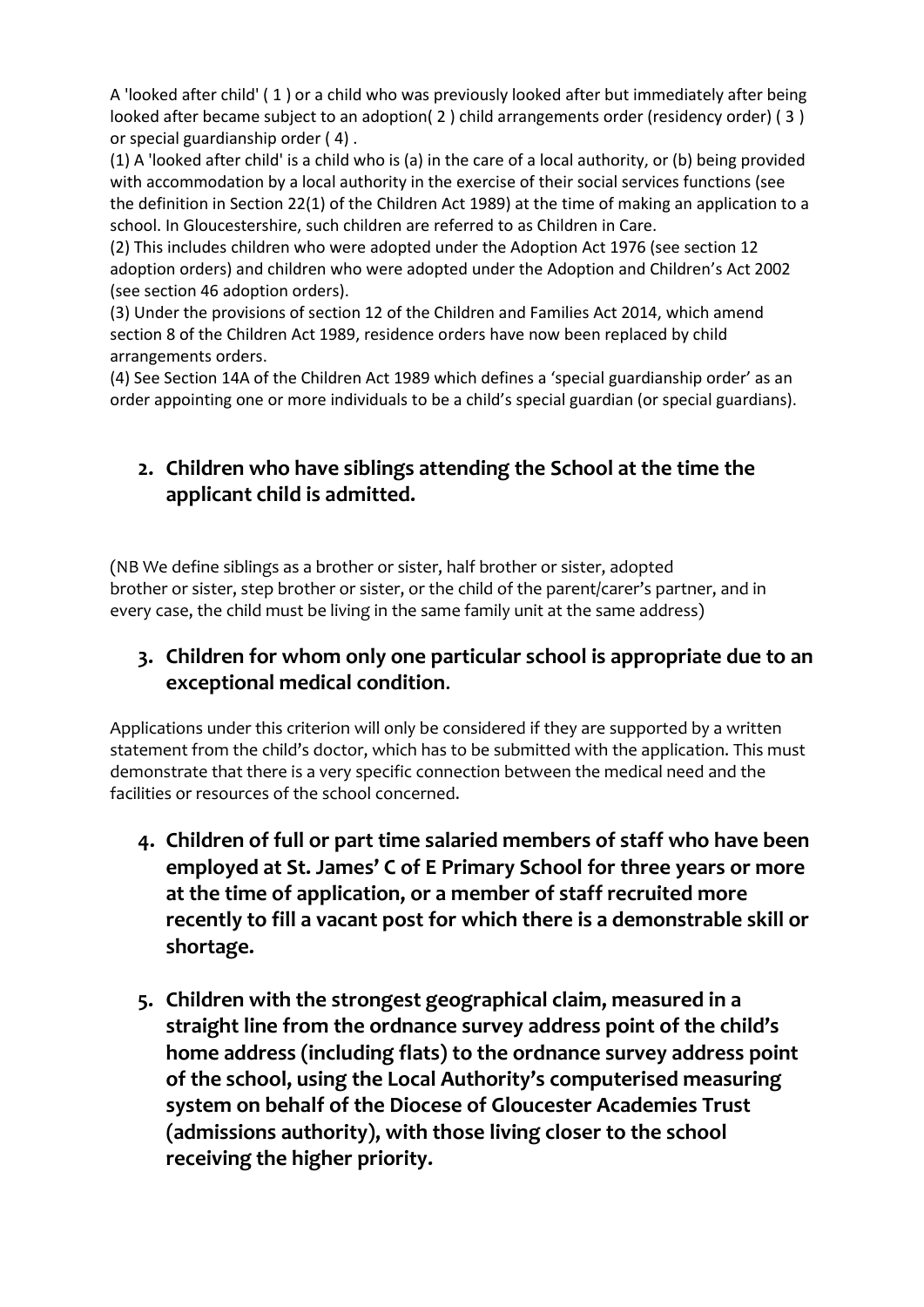In the event of oversubscription and in the event of a tie break situation, where two or more children live an identical distance from the Academy, a lottery will take place to allocate any remaining places

In the event of a child being refused a place, there is a right to appeal to an independent appeal process. Please contact the school for an appeal application.

# **Waiting Lists**

If the Academy is oversubscribed, a waiting list will be held for the first full school term (i.e. until the end of December). The waiting list will be prioritised according to the schools oversubscription criteria. Waiting lists are kept throughout the School where needed and are reviewed on a termly basis.

# **Admission of Summer Born Children for Reception Entry**

The Governing Body of St. James' Church of England Primary School acknowledges the updated advice from the Department of Education that, parents/carers of "summer born" children (born between 1 April and 31 August) may request to start the Reception Class of a school a whole academic year later. The Governing Body will make a decision on behalf of St. James' Church of England Primary School. We follow the Local Authority process which states that parents can only apply for a Reception place at a school once and must apply for a place during the standard application process timeline for their chronological year group, stating their reasons for requesting deferred entry to the following year. The Governing Body will decide whether the deferred entry can be approved for the school.

## **Children with Special Educational Needs**

Children who have a Statement of Special Educational Needs or an Education Health Care Plan are placed in schools through the arrangements set out in the SEN Code of Practice and not through any admission criteria. Governing bodies are required by Section 324 of the Education Act 1996 to admit a child with a Statement or Education Health Care Plan that names that particular school. Parents of children with Statements of SEN or an Education Health Care Plan should contact their child's casework officer for any further information. Children who have a Statement of Special Educational Needs or an Education Health Care Plan naming a school/academy will be allocated a place even if that school is full.

# **Admission of Children of UK Service Personnel or other Crown Servants**

St. James' C of E Primary supports the Local Authority's Fair Access Protocol which has been devised to ensure that all admission authorities in Gloucestershire comply with the requirements of the School Admission Code to ensure that their procedures or criteria do not disadvantage children who arrive in the area outside the normal admissions round and that the particular challenges for children of UK service personnel and other Crown Servants are minimised. This means that the child will take precedent over any other child on the waiting list.

## **Fair Access Protocols**

The Academy has signed up to the In-Year Fair Access Protocols held by the Local Authority.